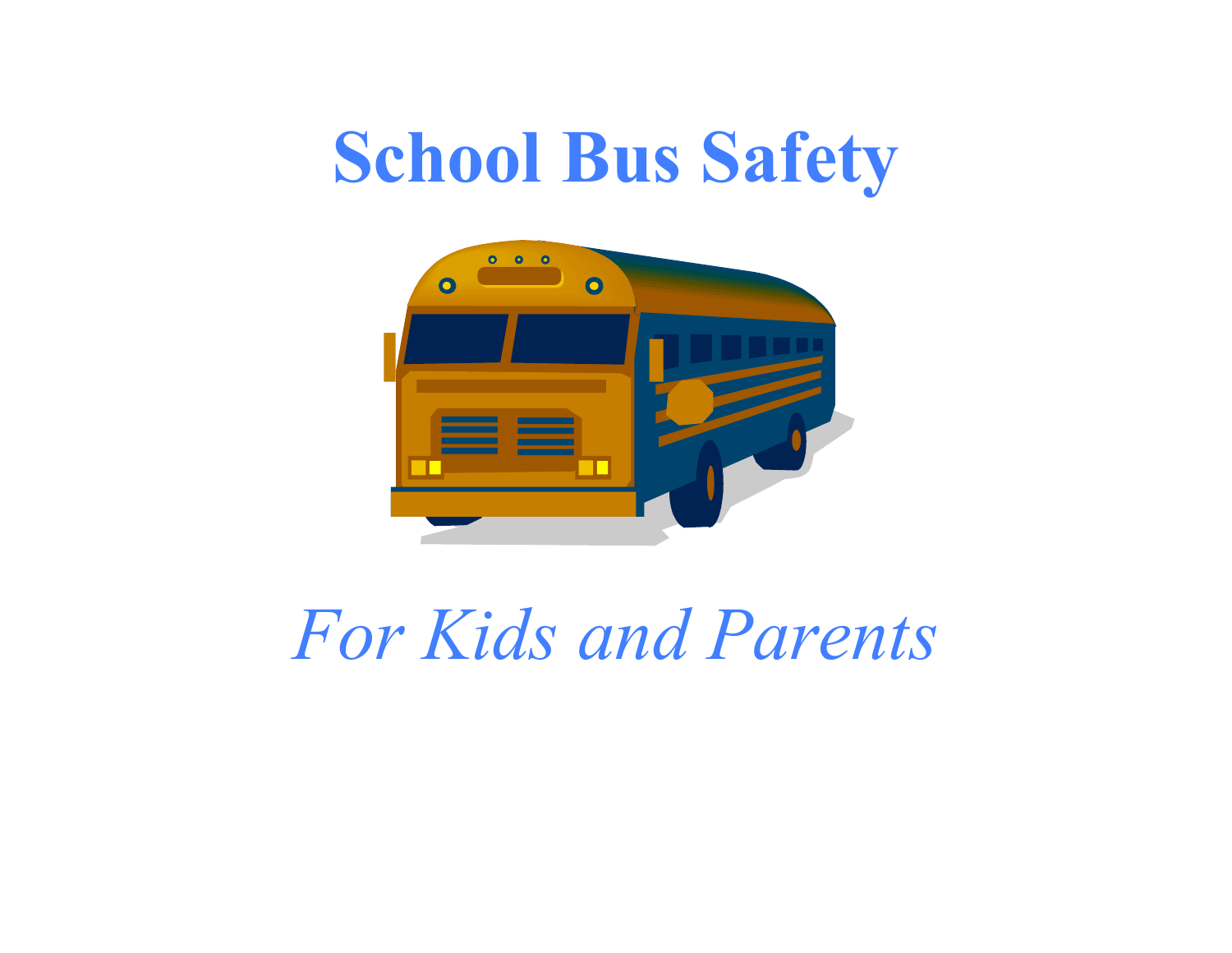## *Tips For Kids*

- **1. Always be at your bus stop on time. Never run in front of or next to a moving bus and never stand behind your bus.**
- **2. Wait in line for the school bus. Don't play in the street. Don't push or shove.**
- **3. Wait for the bus to stop completely and the door has opened before you step off the curb. Always stay away from the wheels. Get on the bus in a single line using the handrail.**
- **4. Always find you seat quickly. While riding the bus, stay seated, face forward, and keep the aisles clear. Talk quietly.**
- **5. Listen to you bus driver.**
- **6. Never put your head or arms out of the window.**
- **7. Know where the emergency exits are. But do not play with them.**
- **8. Never throw things on the bus.**
- **9. Wait for the bus to stop completely before leaving your seat. Then get off the bus in single file. Use the handrail when you get off the bus and be careful that your backpack or jacket does not get caught in the handrail or bus door.**
- **10. When you get off of the bus, take five giant steps away from the bus, out of the danger zone. Be sure that the bus driver can see you and be sure that you can see the bus driver's eyes. If you can't see the bus driver, then your bus driver can't see you.**
- **11. NEVER, NEVER, NEVER run back to retrieve a forgotten item or to pick up something that you have dropped near or under the bus. Never bend down near or under the bus.**
- **12. If you have to cross in front of the bus, always cross at least 10 feet in front of the bus and make sure that the bus driver can see you. Wait for the driver's signal to cross. Look both ways. Cross the street carefully and don't run.**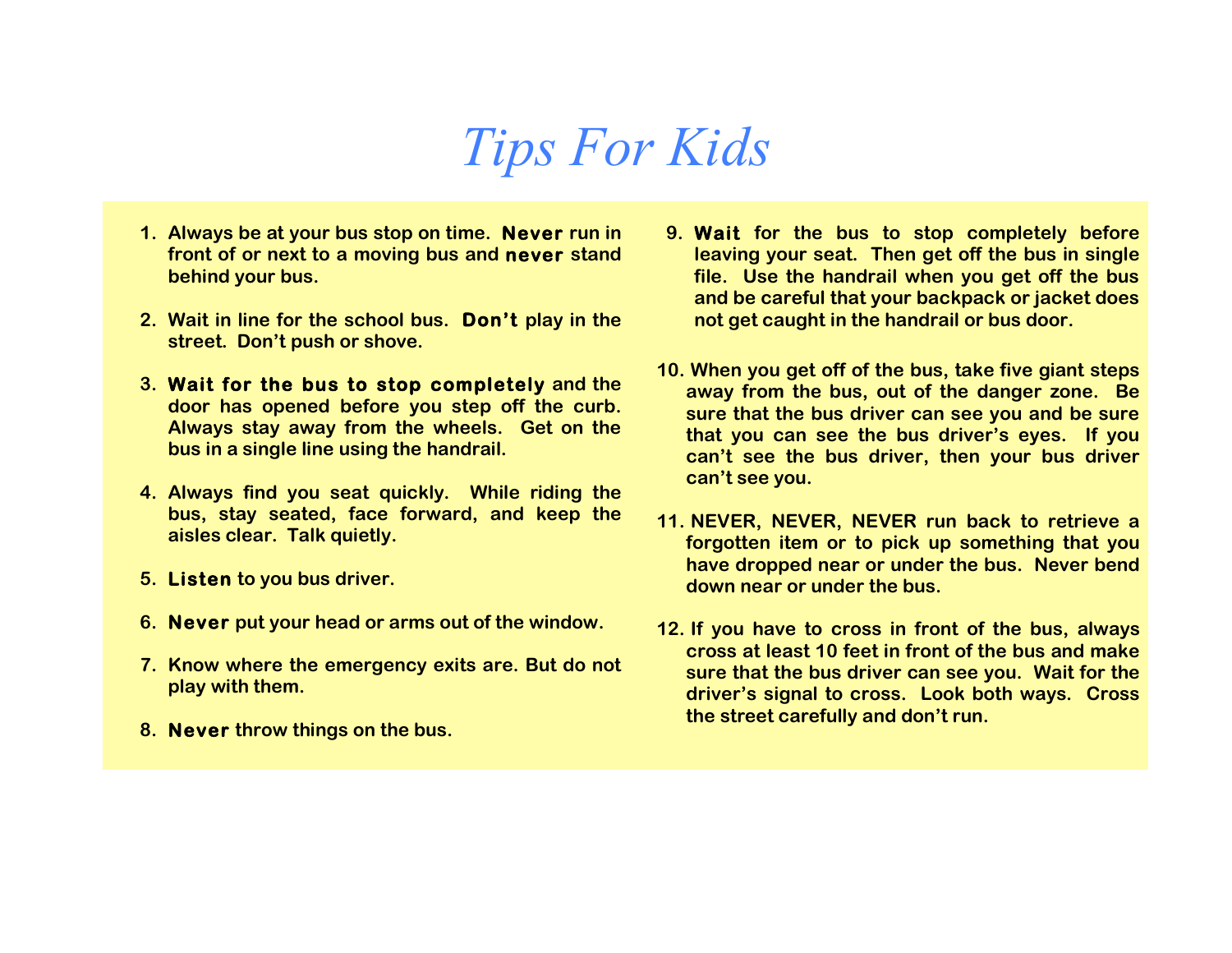#### Avoid the Danger

### Zone.

**It's difficult for your bus driver to see you in this area.**

#### Take 10

giant steps **beyond the front of the bus before you turn to cross the street. This lets the bus driver maintain eye contact with you.**



*Tips For Parents*